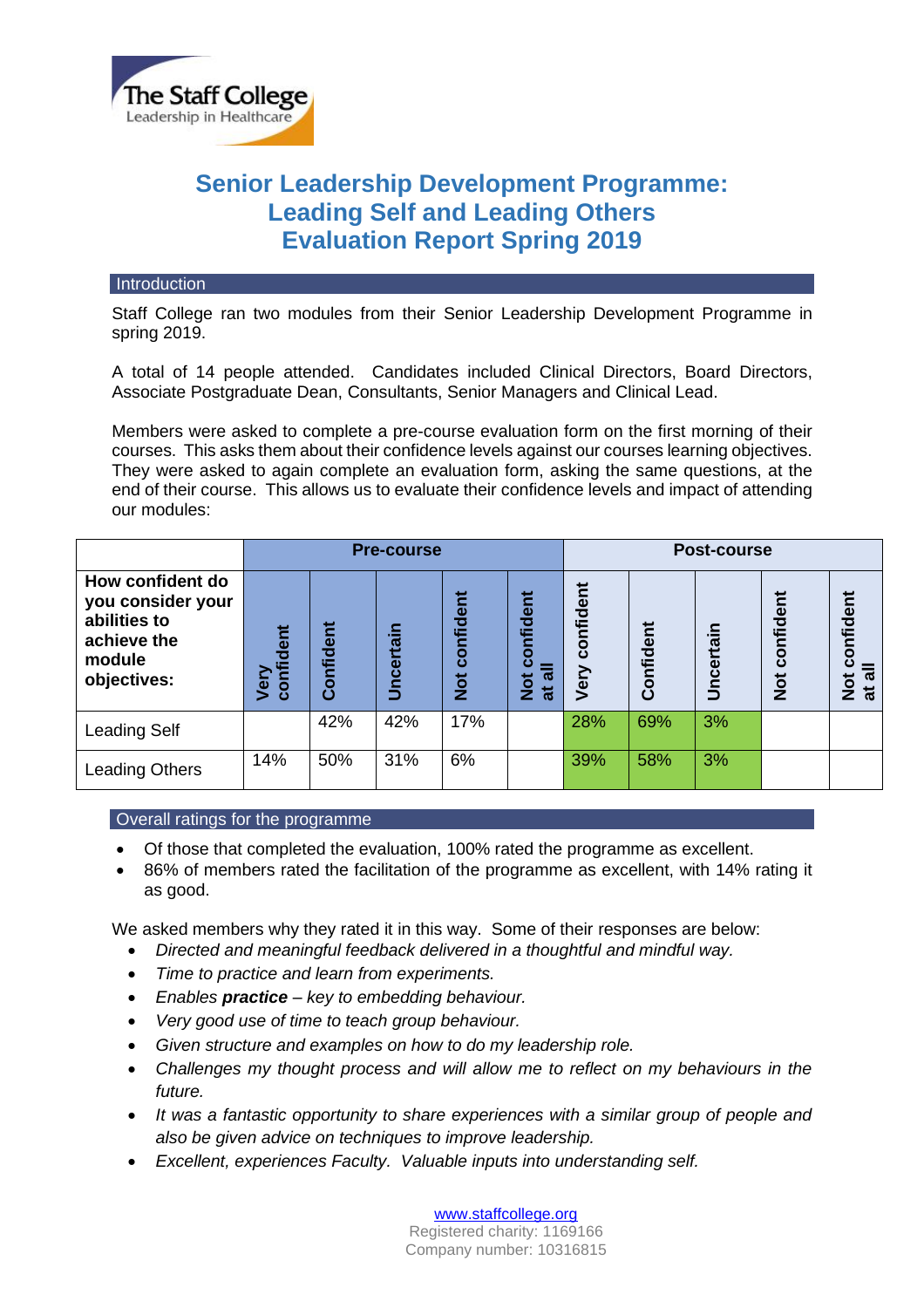

- *Emphasis on experiential learning. Believable staff with genuine interest - their motivation and the "why" is clear.*
- *Good mix of ideas and concepts and exercises to challenge leadership and followership skills. Videoing of exercises is key.*
- *V. interactive, more so than any course I've been on.*
- *Faculty was able to change agenda to accommodate our needs. Also, we were rightly pushed and challenged, it felt real and very honest.*
- *Because I have learned so much about myself and leading others.*
- *Very good experiential learning. Could include more on resilience/unconscious bias/gender issues.*

# Would members recommend the course to others?

93% said they would definitely recommend the programme to others. The remaining 7% said they would probably recommend it.

We asked members why they rated it in this way. Some of their responses are below:

- *The quality and structure of the course allowed me to take a journey of self-reflection. The staff were engaging and informed.*
- *Good way of learning self-awareness. Not too much challenge.*
- *New way of working and thinking/reflecting.*
- *Very good chance to learn about self and develop strategies to improve.*
- *To help other leaders get to a similar level – allow common understanding/language.*
- *Best leadership course I have ever attended. Focus on us as an individual. Not just focus on lectures.*
- *Good quality feedback. Fantastic course. Lots of hands-on exercises. Non-pressured for time, time for feedback.*
- *Leadership is inherently practical therefore it is only by doing and reflecting that we will develop as leaders. The organisation of the time, exercises and information really works and clearly a lot of attention has gone into developing and refining this course.*
- *Military and corporate and coaching input is at senior leave and this challenges group think and 'normalised' practices and paradigms in the NHS.*
- *I can identify colleagues who this would really help.*
- *Did not try to teach us the theory but give us the tools, examples and challenges to get our own answers to our own needs.*
- *Leading in the NHS is very challenging and you need time and space to reflect on your leadership and team development.*
- *At a certain level very good acquisition of skills. Proportional on types/in GP. Seniority of leaders.*

# **Personal Evaluation - Goals**

When applying to attend our courses we ask members to consider some personal, organisational and clinical goals that they hope to achieve through their attendance.

When asked whether they felt they had achieved these goals or whether they felt they had made progress towards them:

> [www.staffcollege.org](http://www.staffcollege.org/) Registered charity: 1169166 Company number: 10316815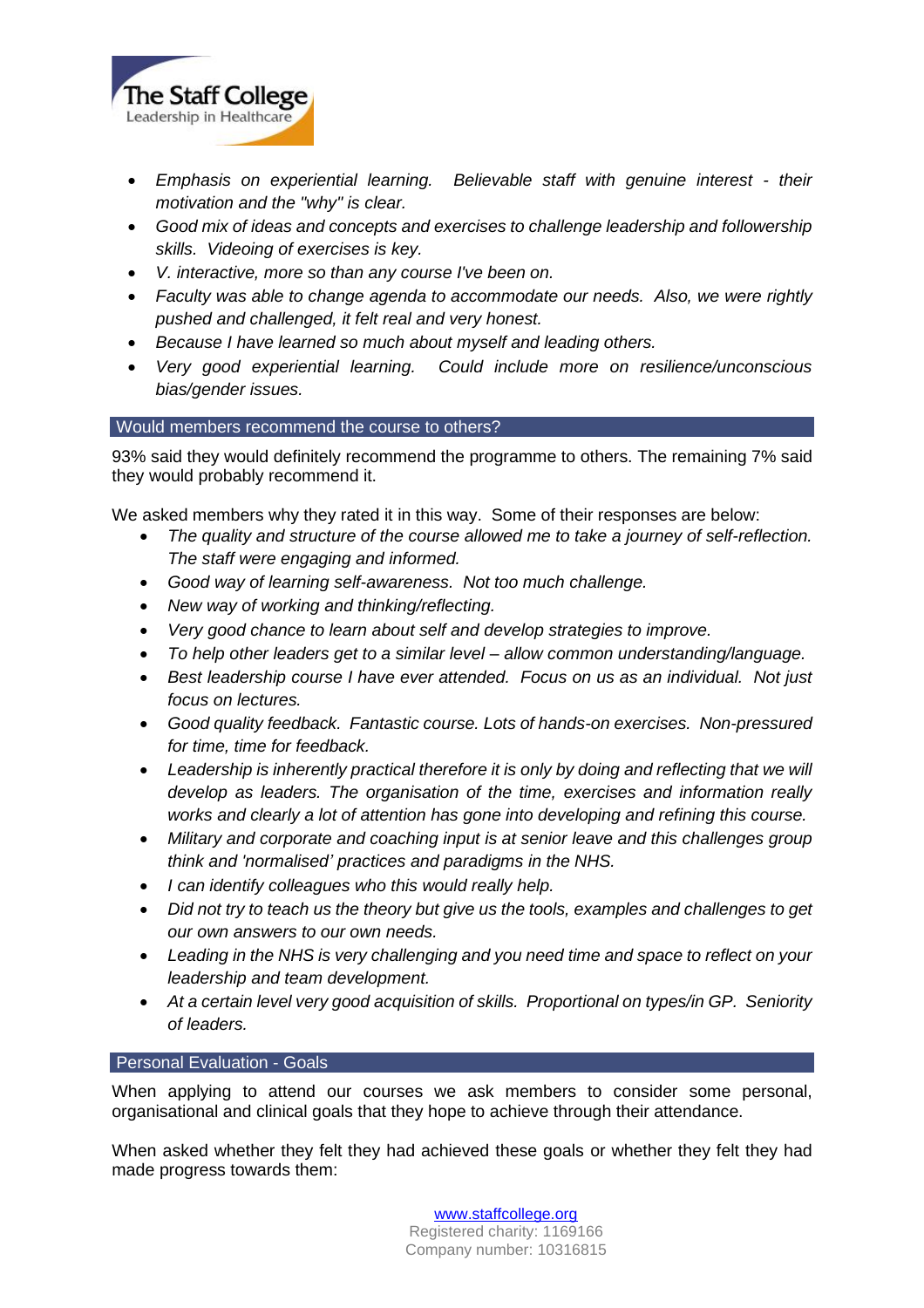

- 86% of members felt they had achieved their **personal goals** or made progress towards them during the course. 7% said that they need time to tell if they had made progress towards their goals. The remaining 7% didn't provide a response to this question.
- 71% of members felt they had achieved their **organisational goals** or made progress towards them during the course. 29% didn't provide a response to this question.
- 71% of members felt they had achieved their **clinical goals** or made progress towards them during the course. 7% said they needed time to tell if they had made progress towards them. The remaining 21% didn't provide a response.

### Specific comments

We asked members for their specific comments how the course helped them to achieve their goals. A selection of their responses is below:

- *Aware of need to balance choices with consequences. I think that I have learnt methods to be more effective during organizational boundary crossing encounters which will feed into developing a more significant clinical group.*
- *Being more aware of my actions and the affect that it has on people that I line manage.*
- *Videoing helped me to see my own style. The course format allowed space and time to experiment, as did the other people on the course.*
- *Able to speak in a group more confidently.*
- *Presently I feel I have been exposed to what good leadership is about, however, the first step is self-awareness – something I will be reflecting on in the days to come and trial out all the techniques/feedback from the course.*
- *Being more self-aware. Taught me not to apologise. Reaffirmed my role within the organization and role as a leader.*
- *Will help to improve integrity with my different teams. Helped to increase leadership skills.*
- *Structured self-reflection will allow me to better lead and group activities will help innovate currently "stale" models of interacting.*
- *Being able to share my self-awareness skills will help me to deliver and support my teams through their growth change is going to be tough but manageable/*
- *Has given me ways to think about and develop how I lead.*
- *Will allow me to manage process and meetings in a more systematic and efficient manner.*
- *The course was invaluable for my development. Appreciated the 360-degree feedback. Keep going*
- *Really good 360-degree feedback sessions each day. Challenging content and great group dynamic.*
- It was a challenge, very well managed and supported, but felt provided more self*confidence.*
- *Can't remember what I wrote but I am certain I have progressed!*
- *I have certainly made progress. This is less than of norm as recent personal matter is enabling a rethink of priorities and goals.*